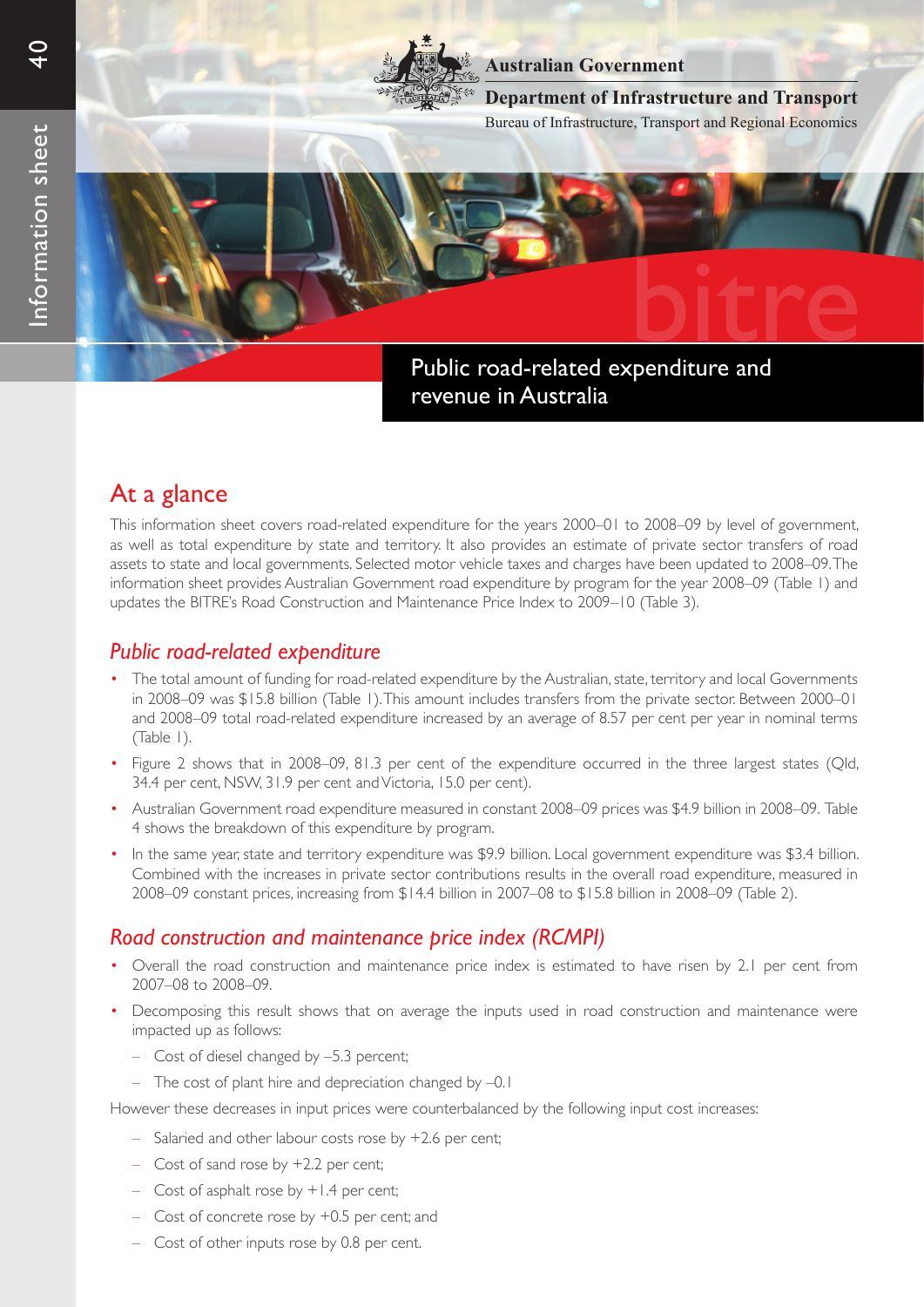The RCMPI is an input price index and measures price changes in the inputs used in road construction and maintenance in Australia. It does not measure changes in the prices at which road construction and maintenance products are sold. In contrast, the ABS road and bridge construction index does take into account the selling prices and includes changes in profit margins by suppliers of road construction products.The differences in the scope of the two indexes need to be taken into account when comparing the two indexes (Figure 1).

## *Public road-related revenue*

- Of the \$15.6 billion collected in 2008–09 from selected taxes and charges, \$8.7 billion was petroleum products excise (Table 6).
- State and territory governments raised \$3.4 billion from vehicle registration and licence fees.
- Stamp duty collected on vehicle registration fees raised \$2.0 billion.
- Fringe Benefit Tax (FBT) paid on motor vehicles added an extra \$1.7 billion. The amount of GST (on motor vehicles purchase, maintenance and use including fuel consumption) is not yet available but was \$4.0 billion in 2004–05. FBT and GST are not included in the total because no data are available on them for most years.

Joint presentation of the government road-related expenditures with motor vehicle revenues in this information sheet does not imply that there is any direct linkage between revenue and expenditure.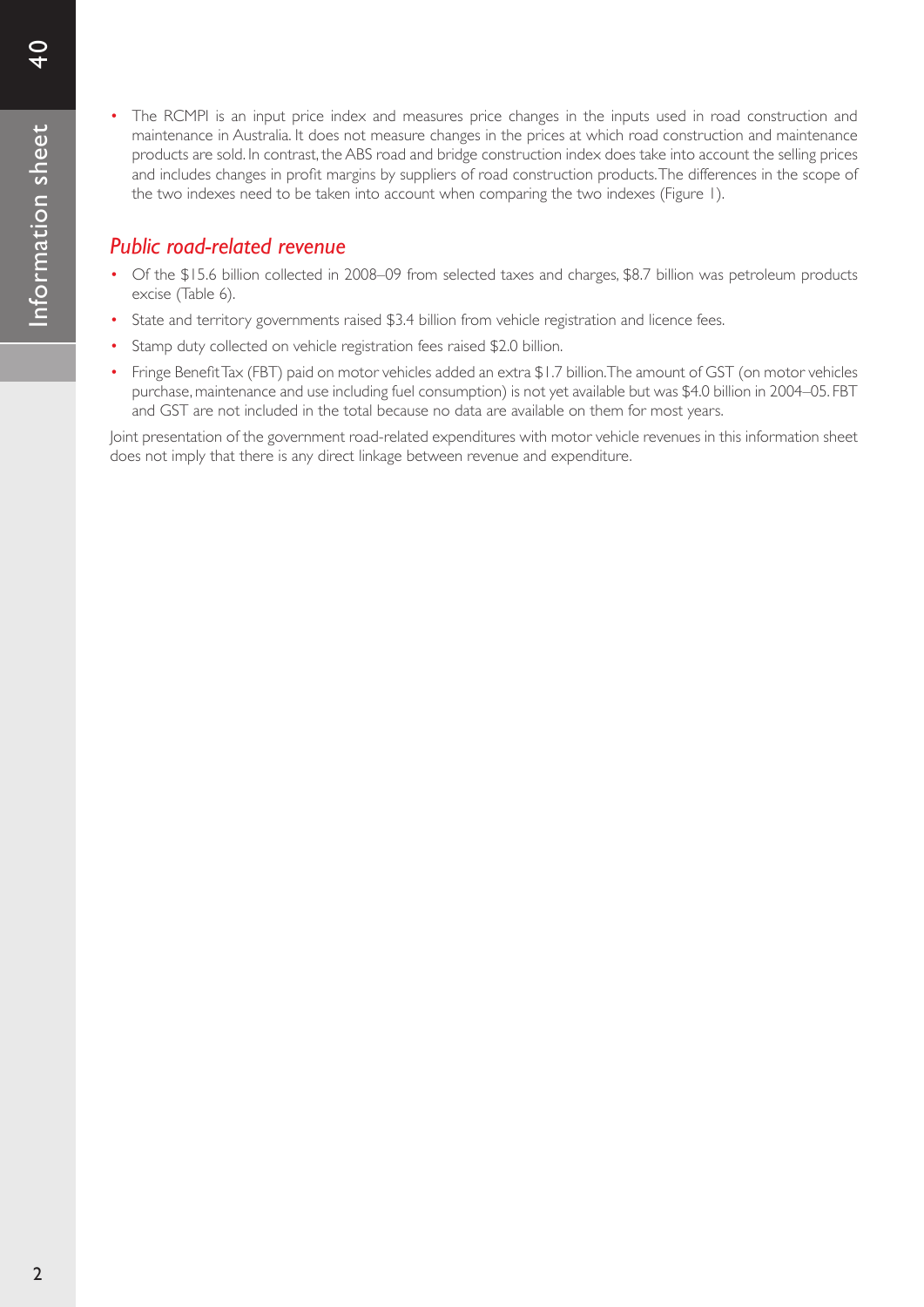# Statistical tables

### T1 Funding of road-related expenditure (current prices)

| Source of funding      | $2000 - 01$ | $2001 - 02$ | $2002 - 03$ | 2003-04  | $2004 - 05$   | 2005-06    | 2006-07                  | 2007-08  | 2008-09   |
|------------------------|-------------|-------------|-------------|----------|---------------|------------|--------------------------|----------|-----------|
|                        |             |             |             |          | $($ millions) |            |                          |          |           |
| Australian Governme nt | 458.5       | 821.5       | 720.1       | 818.2    | 2 101.3       | 4 2 5 1 .7 | 2 772.                   | 2723.8   | 4 9 4 4 7 |
| State government       | 3713.7      | 3 3 1 9 .5  | 3 5 7 5 .5  | 3 47 1 3 | 4 2 6 9 . 6   | 2 5 3 3 .0 | 5 430.0                  | ' 431.1  | 6 636.6   |
| Local government       | 2 851.8     | 2852.       | 2725.5      | 2 805.5  | 2637.9        | 2 306.0    | ∠ 489.0                  | 3145.3   | 3 3 5 6.7 |
| Private sector         | 59.0        | 77.0        | 413.0       | 361.0    | 509.0         | 628.0      | 822.0                    | 877.0    | 859.0     |
| Total                  | 8 183.0     | 8 170.      | 8 4 3 4 .0  | 8 456.0  | 9517.7        | 9718.7     | $\rightarrow$<br>$\prec$ | 4<br>11) | 15 797.0  |

Notes: For more details see Explanatory notes at the end of the publication.

1 Components may not add to sums due to rounding<br>2 The table reports road construction and maintena

The table reports road construction and maintenance costs but includes some administration and planning costs associated with those activities.Where identifiable, expenditure not directly associated with road construction and maintenance is not included.

3 Figures for the years 200-01 to 2007-08 differ from those in BITRE Information sheet 37 partly because ABS has revised previously reported data because states/ territories have revised the raw input data they provide to ABS.

4 The figures for each level of government show all the expenditure from own sources at that level.Thus state expenditure on local roads is recorded under state expenditure.

5 Private sector expenditure is the total value of assets transferred to state and local government from private sector sources. Almost all transfers are to local government.

Sources: ABS (2010b), DOIT (2010).

#### T2 Funding of road-related expenditure (constant 2008–09 prices)

| Source of funding     | $2000 - 01$ | $2001 - 02$ | $2002 - 03$ | 2003-04    | 2004-05       | 2005-06 | 2006-07  | 2007-08  | 2008-09     |
|-----------------------|-------------|-------------|-------------|------------|---------------|---------|----------|----------|-------------|
|                       |             |             |             |            | (\$ millions) |         |          |          |             |
| Australian Government | 2 0 4 9.5   | 2 474.8     | 2 2 3 8 . 3 | 22334      | 2463.6        | 4785.5  | 3 009.4  | 2763.8   | 4 9 4 4.7   |
| State government      | 5 2 1 8.7   | 4 5 1 0.0   | 4 652.6     | 4 2 6 4 .0 | 5 0 0 5.7     | 2851.1  | 5 894.9  | 7 540.1  | 6 6 3 6 . 6 |
| Local government      | 4 0 0 7.5   | 3 875.0     | 3 5 4 6.6   | 3 446.2    | 3 0 9 2.6     | 2.595.5 | 2 702.0  | 3 191.5  | 3 3 5 6.7   |
| Private sector        | 223.4       | 240.5       | 537.4       | 443.4      | 596.8         | 706.8   | 892.4    | 889.9    | 859.0       |
| Total                 | 499.2       | 100.5       | 10974.9     | 10.387.0   | 586           | 10938.9 | 12.498.7 | 14 385.2 | 5 797.0     |

Notes: For more details see Explanatory notes at the end of the publication.<br>I Components may not add to sums due to rounding

1 Components may not add to sums due to rounding.

2 The figures in constant 2008-09 prices repor ted in this table have been derived fromTable 1 and the BITRE index inTable 3.

Sources: ABS (2010b), DOIT (2010), BITRE estimates.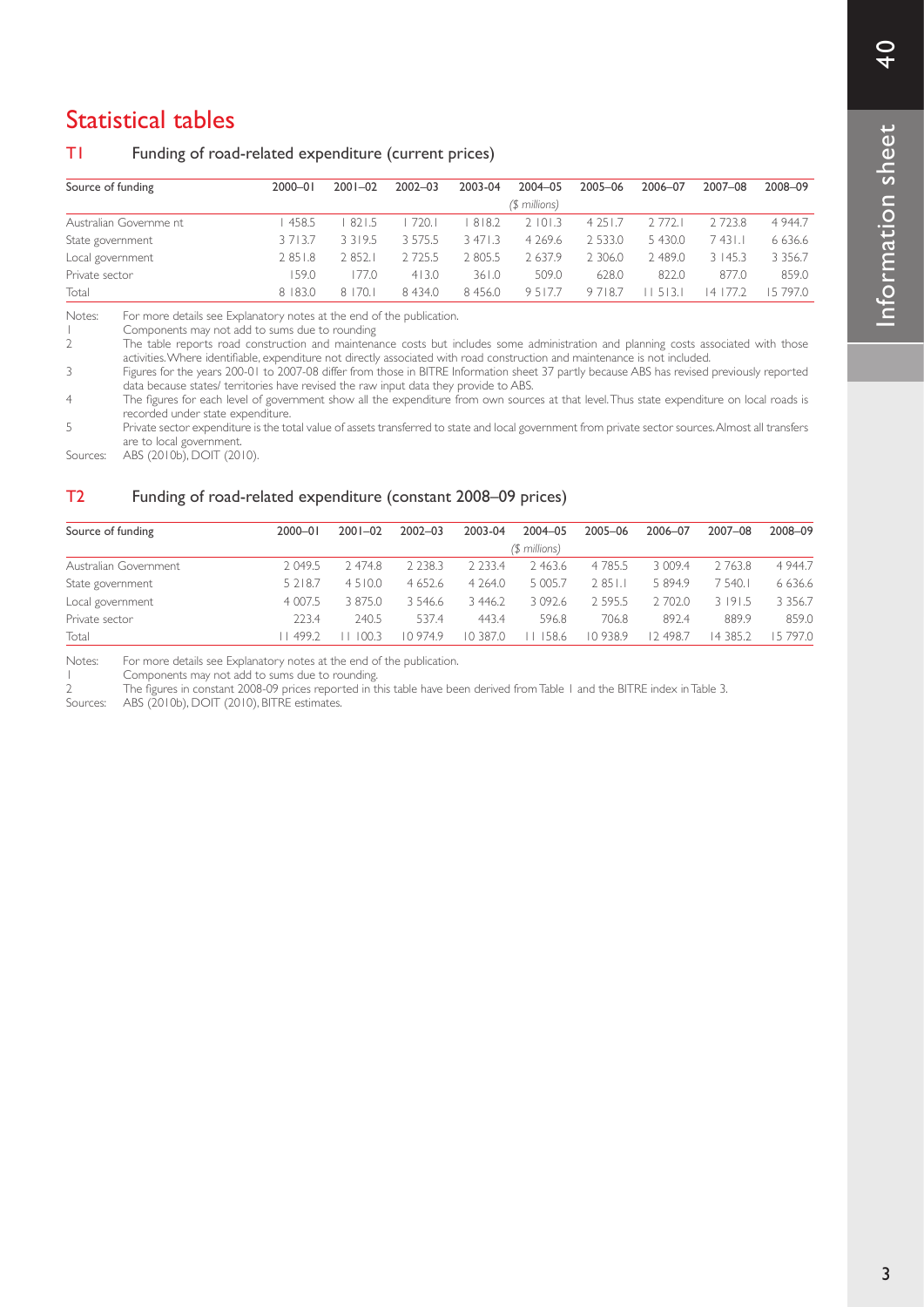### T3 BITRE road construction and maintenance input price index, RCMPI, (1998–99 =100) and the ABS road and bridge construction output price index (1998–99 = 100)

| Year        | <b>RCMPI</b> | ABS Road and bridge construction index |
|-------------|--------------|----------------------------------------|
| 1992-93     | 89.9         |                                        |
| 1993-94     | 93.0         |                                        |
| 1994-95     | 94.8         |                                        |
| 1995-96     | 96.4         |                                        |
| 1996-97     | 97.4         |                                        |
| 1997-98     | 98.7         | 98.7                                   |
| 1998-99     | 100.0        | 100.0                                  |
| 1999-00     | 102.3        | 103.7                                  |
| $2000 - 01$ | 105.3        | 107.9                                  |
| $2001 - 02$ | 108.9        | 109.7                                  |
| $2002 - 03$ | 113.7        | 116.0                                  |
| 2003-04     | 120.5        | 120.8                                  |
| 2004-05     | 126.2        | 125.8                                  |
| 2005-06     | 131.5        | 133.2                                  |
| 2006-07     | 136.3        | 139.9                                  |
| 2007-08     | 145.8        | 147.5                                  |
| 2008-09     | 148.0        | 157.0                                  |
| $2009 - 10$ | 150.6        | 159.0                                  |

Notes: For more details see Explanatory notes at the end of the publication.

1 From now on the BITRE RCMPI is published with 1998-99 =100. The re-basing does not change the underlying information.

2 The BITRE RCMPI is an input price index constructed bottom-up from the changes in prices of the inputs used in road construction. The index does not include sub-contractor margins because it does not include the price of output.

3 The ABS index is an output price index and reflects the road/ bridge builders' selling prices, excluding GST and the value of land, but including sub-contractor margins.

Sources: BITRE estimates, ABS (2010c), BTCE (1997).

#### F1 BITRE RCMPI and the ABS Road and bridge construction index: 2010 update (1998–99 = 100)

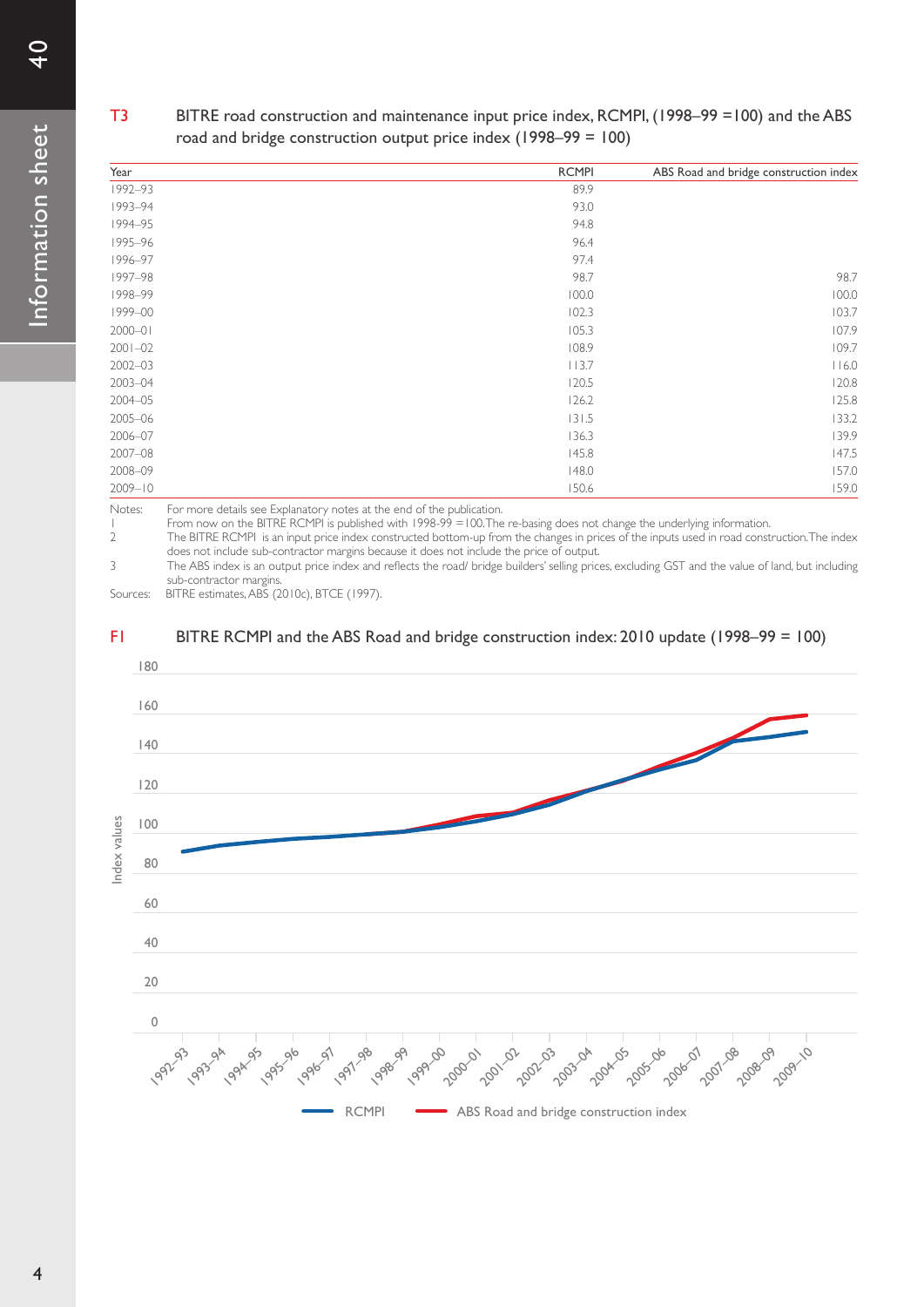### T4 Australian government road expenditure by program (current prices)

| Road program                                                         | $2000 - 01$ | $2001 - 02$ | $2002 - 03$ | 2003-04 | 2004-05                       | 2005-06    | 2006-07           | 2007-08 | 2008-09          |
|----------------------------------------------------------------------|-------------|-------------|-------------|---------|-------------------------------|------------|-------------------|---------|------------------|
|                                                                      |             |             |             |         | (\$ millions, current prices) |            |                   |         |                  |
| National Highways a                                                  | 697.3       | 783.9       | 763.4       | 704.3   |                               |            |                   |         |                  |
| Roads of National Importance (RONIs)                                 | 135.1       | 234.3       | 213.7       | 224.3   |                               |            |                   |         |                  |
| Research-Road                                                        | 2.2         | 2.6         | 3.6         | 3.1     | 6.0                           | 7.8        | 11.5              | 8.4     | 13.6             |
| National Network-Road                                                |             |             |             |         | 1246.5                        | 1191.7     | 1.541.8           | 1653.8  | 2 775.8          |
| Improving the National Network                                       |             |             |             |         | $\qquad \qquad -$             | 820.0      | $\qquad \qquad -$ |         |                  |
| Off-Network/Strategic Regional<br>(Roads)                            |             |             |             |         |                               | 14.5       | 290.3             | 75.7    | 99.7             |
| <b>Black Spots</b>                                                   | 40.9        | 42.4        | 44.5        | 44.5    | 44.5                          | 44.4       | 41.6              | 37.3    | 144.7            |
| Roads to Recovery                                                    | 150.0       | 302.2       | 202.2       | 302.2   | 253.1                         | 307.5      | 304.4             | 262.5   | 355.0            |
| State Financial Assistance Grants<br>Identified for Roads <b>b</b>   |             |             |             |         |                               |            |                   |         |                  |
| Local Government Financial Assistance<br>Grants Identified for Roads | 406.5       | 424.8       | 451.4       | 465.5   | 473.4                         | 499.2      | 518.2             | 542.7   | 728.7            |
| Heavy vehicle safety                                                 |             |             |             |         |                               |            |                   |         | 10.0             |
| Building Australia Fund-Road and<br>other projects                   |             |             |             |         |                               |            |                   |         | 742.0            |
| Urban Congestion & Planning                                          |             |             |             |         |                               |            |                   | 75.0    |                  |
| <b>Improving Local Roads</b>                                         |             |             |             |         |                               | 307.5      |                   |         |                  |
| Supplementary Funding to South<br>Australia for Roads                |             |             |             |         | 4.3                           | 9.0        | 13.0              | 13.6    | 14.3             |
| Federation Fund-Murray River Bridges                                 |             |             |             | 8.5     | 20.5                          |            |                   |         | $\overline{0}$ . |
| Federation Fund-Caboolture<br>Motorway, QLD                          |             |             | 5.3         | 24.8    | 9.9                           |            |                   |         |                  |
| Nation Building Plan for the future-<br>Major cities-Road projects   |             |             |             |         |                               |            |                   |         | 5.0              |
| Victoria-Whitehorse Road &<br>Springvale Rd Intersection Upgrade     |             |             |             |         |                               |            |                   | 0.6     | 0.2              |
| Federal interstate registration scheme<br>(FIRS)                     | 26.6        | 31.3        | 36.0        | $4$  .  | 43.2                          | 50.0       | 51.3              | 54.2    | 54.6             |
| TOTAL-ROAD                                                           | 458.5       | 1821.5      | 720.1       | 1818.2  | 2101.3                        | 4 2 5 1 .7 | 2 772.1           | 2723.8  | 4 9 4 4.7        |
|                                                                      |             |             |             |         |                               |            |                   |         |                  |

Notes: For more details see Explanatory notes at the end of the publication.

Stands for nil.

a Funding provided for bridge surveys during 1997–99 (\$3.613m) and 1998–99 (\$6.5217) has been included under the National Highway category.

**b** From 2000–01 State Financial Assistance Grants identified for Roads have been subsumed in Goods and Service Tax payments to states/ territories.

Source: DOIT (2010).

#### T5 Total road-related expenditure by state/ territory (current prices)

| Road program | $2000 - 01$ | $2001 - 02$ | $2002 - 03$ | $2003 - 04$ | 2004-05                       | 2005-06   | 2006-07     | 2007-08    | 2008-09   |
|--------------|-------------|-------------|-------------|-------------|-------------------------------|-----------|-------------|------------|-----------|
|              |             |             |             |             | (\$ millions, current prices) |           |             |            |           |
| <b>NSW</b>   | 2 646.0     | 2718.8      | 2 7 7 9.4   | 2831.9      | 3 4 7 6.8                     | 3 172.4   | 3919.0      | 4 3 1 3 .7 | 5 043.4   |
| VIC          | 326.0       | 405.0       | 663.4       | 262.6       | 1637.8                        | 577.9     | 820.8       | 2163.1     | 2 3 7 6.4 |
| <b>QLD</b>   | 2 3 5 3.8   | 2 0 3 7 .0  | 2 000.5     | 2 448.2     | 2 2 2 2 .7                    | 2 5 8 0.6 | 3 3 6 0 . 3 | 4 4 6 6.0  | 5 429.8   |
| SA           | 475.1       | 489.6       | 485.8       | 482.7       | 478.6                         | 644.4     | 437.9       | 682.6      | 494.1     |
| <b>WA</b>    | 085.0       | 1177.9      | 200.1       | 176.        | 394.7                         | 208.0     | 486.5       | 2 001.7    | 935.3     |
| <b>TAS</b>   | 157.5       | 187.5       | 167.1       | 114.3       | 172.9                         | 230.6     | 163.6       | 197.2      | 189.1     |
| NT           | 82.0        | 80.0        | 72.0        | 77.0        | 78.0                          | 222.0     | 230.0       | 228.0      | 282.7     |
| <b>ACT</b>   | 55.0        | 71.0        | 67.0        | 62.0        | 59.0                          | 76.0      | 90.0        | 118.0      | 35.7      |
| Subtotal     | 8 180.3     | 8 166.8     | 8 4 3 5.4   | 8 454.8     | 9 5 2 0.6                     | 9711.8    | 508.0       | 14 170.5   | 15 786.6  |
| Other        | 2.7         | 3.3         | 3.8         | 3.3         | 4.0                           | 8.2       | 8.0         | 7.1        | 5.8       |
| Total        | 8 183.0     | 8 170.      | 8 4 3 9.1   | 8 4 5 8.1   | 9 5 2 4.6                     | 9 7 2 0.0 | 11515.9     | 14 177.6   | 15 792.4  |

Notes: For more details see Explanatory notes at the end of the publication.

1 The table reports road construction and maintenance costs but includes some administration, regulation and planning costs associated with those activities.Where identifiable, expenditure not directly associated with road construction and maintenance is not included.

2 Figures for the years 2000–01 to 2007–08 differ from those in BITRE Information sheet 37 partly because ABS has revised previously reported data because states/territories have revised the raw input data to ABS.

3 Other expenditure consists of Australian Government monies spent directly on transport research.

4 Figures include private sector expenditure—the total value of assets transferred to state and local government from private sector sources. ABS (2010b), DOIT (2010).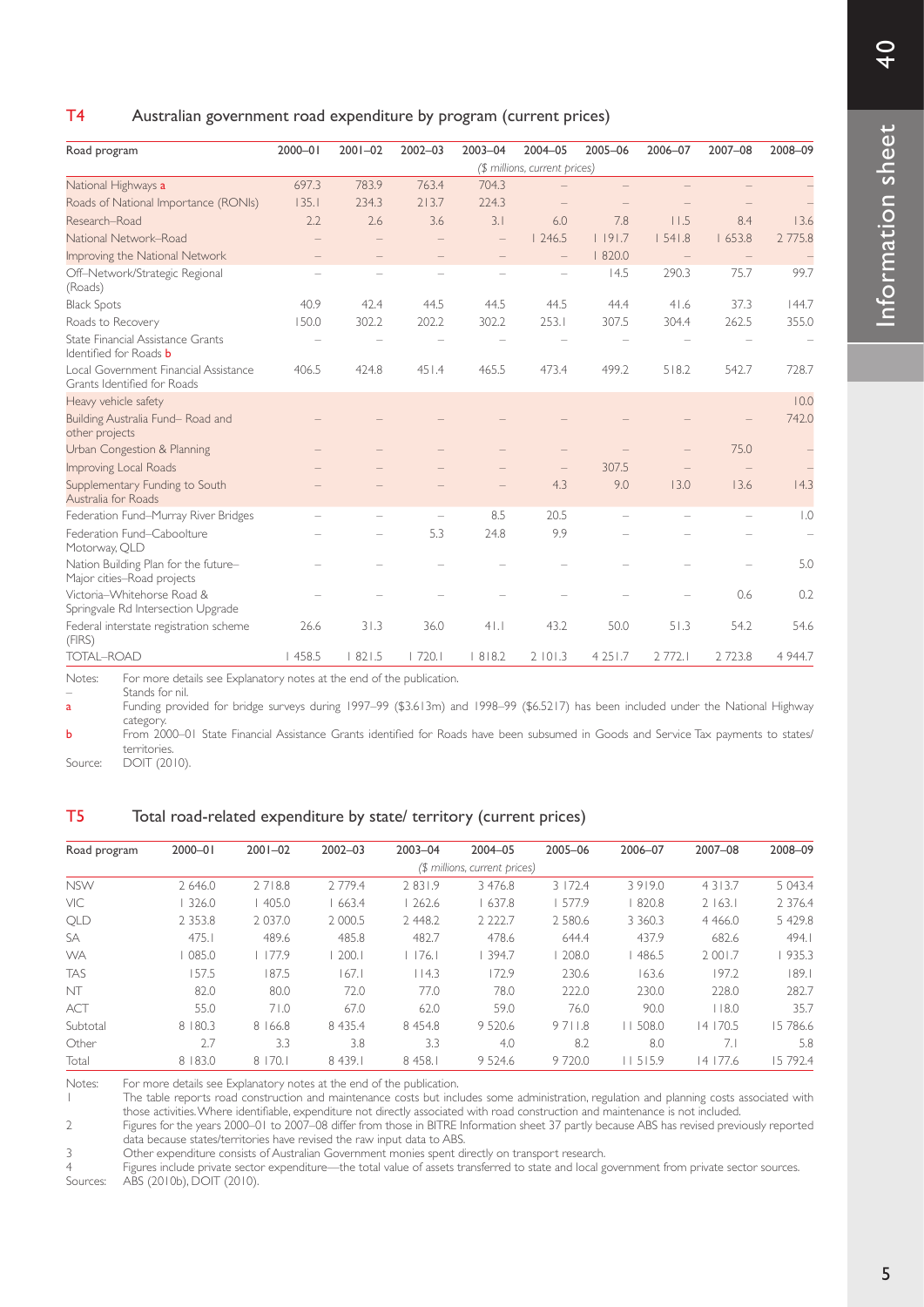

### F2 Proportions of total state and territory expenditure on roads



Source: Computed from Table 5.

#### T6 Selected motor vehicle charges and taxes (current prices)

| Item                                     | $2000 - 01$ | $2001 - 02$ | $2002 - 03$ | $2003 - 04$ | 2004-05                       | 2005-06   | 2006-07   | 2007-08   | 2008-09    |
|------------------------------------------|-------------|-------------|-------------|-------------|-------------------------------|-----------|-----------|-----------|------------|
|                                          |             |             |             |             | (\$ millions, current prices) |           |           |           |            |
| Australian government                    |             |             |             |             |                               |           |           |           |            |
| Petroleum products excise a              | 8816.8      | 9 103.7     | 9 3 3 7 . 3 | 9 5 9 0.    | 9 804.9                       | 9 5 8 6.2 | 9 0 7 3.5 | 9 2 6 0.5 | 8 686.2    |
| Federal Interstate Registration Scheme   | 26.6        | 31.3        | 35.9        | 41.1        | 43.2                          | 50.0      | 51.3      | 54.0      | 55.0       |
| Sub-total                                | 8 8 4 3.4   | 9 135.0     | 9 3 7 3.2   | 9631.2      | 9 8 4 8.1                     | 9 636.2   | 9 175.3   | 9 3 1 4.5 | 8 74 1.2   |
| State and Territory governments          |             |             |             |             |                               |           |           |           |            |
| Vehicle registration fees                | 2 646.0     | 2 787.0     | 2 9 9 3.0   | 3 2 4 3 .0  | 3 497.0                       | 3 647.0   | 3911.0    | 2 846.6   | 3 0 5 1 .5 |
| Stamp duty-vehicle registration          | 387.0       | 504.0       | 700.0       | 886.0       | 918.0                         | 922.0     | 2 004.0   | 2 207.0   | 2 0 2 6 .0 |
| Driver's licence fees <b>b</b>           | 253.4       | 239.1       | 235.7       | 262.7       | 313.7                         | 311.9     | 211.4     | 249.2     | 305.3      |
| Fuel franchise taxes/fees c              | 174.0       | na          | na          | na          | na                            | na.       | na        | na        | na         |
| Sub-total                                | 4 4 6 0.4   | 4 5 3 0.1   | 4 9 28.7    | 5 3 9 1 .7  | 5 7 28.7                      | 5 880.9   | 6126.4    | 5 302.8   | 5 3 8 2.8  |
| Tolls <b>d</b>                           | 471.5       | 603.4       | 664.3       | 731.3       | 778.2                         | 931.4     | 1131.3    | 1974.4    | 1462.0     |
| GST e                                    | na          | 2 655.0     | 3 3 9 0.0   | 3 608.0     | 4 0 2 2.0                     | na        | na        | na        | na         |
| FBT f                                    | na          | na          | na          | 750.6       | 795.7                         | 828.6     | 776.      |           | 699.8      |
| TOTAL REVENUE (GST and FBT not included) | 3 775.3     | 4 2 6 8.6   | 14 966.1    | 5 7 5 4.2   | 6 3 5 5 .0                    | 6 448.5   | 6433.1    | 16 59 1.7 | 15 5 8 5.9 |

Notes: For more details see Explanatory notes at the end of the publication.

This table excludes some taxes/fees on motor vehicles such as stamp duty and customs duty.

'na' stands for not available. The Federal Interstate Registration Scheme (FIRS) payments to states for road maintenance come entirely from the revenue collected from registration charges for vehicles registered under FIRS.

a From 1 July 2000 to 30 June 2003, excise data are net of the Diesel and Alternative Fuels Grants Scheme and Fuel Sales Grants Scheme rebates. From 1 July 2003 to 30 June 2006 excise figures are net of the Energy Grants Scheme (EGS). From 1 July 2006 excise figures are net of the Fuel Tax Credits scheme.

**b** The data on vehicle registration fees and drivers' licence revenue data have been provided by state/ territory road traffic authorities.

**c** This tax ceased with introduction of GST in July 2000.<br> **d** Estimates of tolls collected from public and private t Estimates of tolls collected from public and private tollways in Australia. There is a break in the series after 1997–98 with the inclusion of estimates of all tollways open in that year.

e This is a revised estimate of GST on motor vehicles purchase, maintenance and use including fuel consumption. It is based on available ABS figures.The GST was payable from 1 July 2000, however figures on motor vehicles are not available for that year.

The FBT on motor vehicles consists of tax calculated using the statutory formula and using the operating method.

Source: ABS (2010a); ASX (2009); ATO (2010);Commonwealth of Australia (2010); DOIT (2010); Transport QLD (2009); RTA,NSW (2009).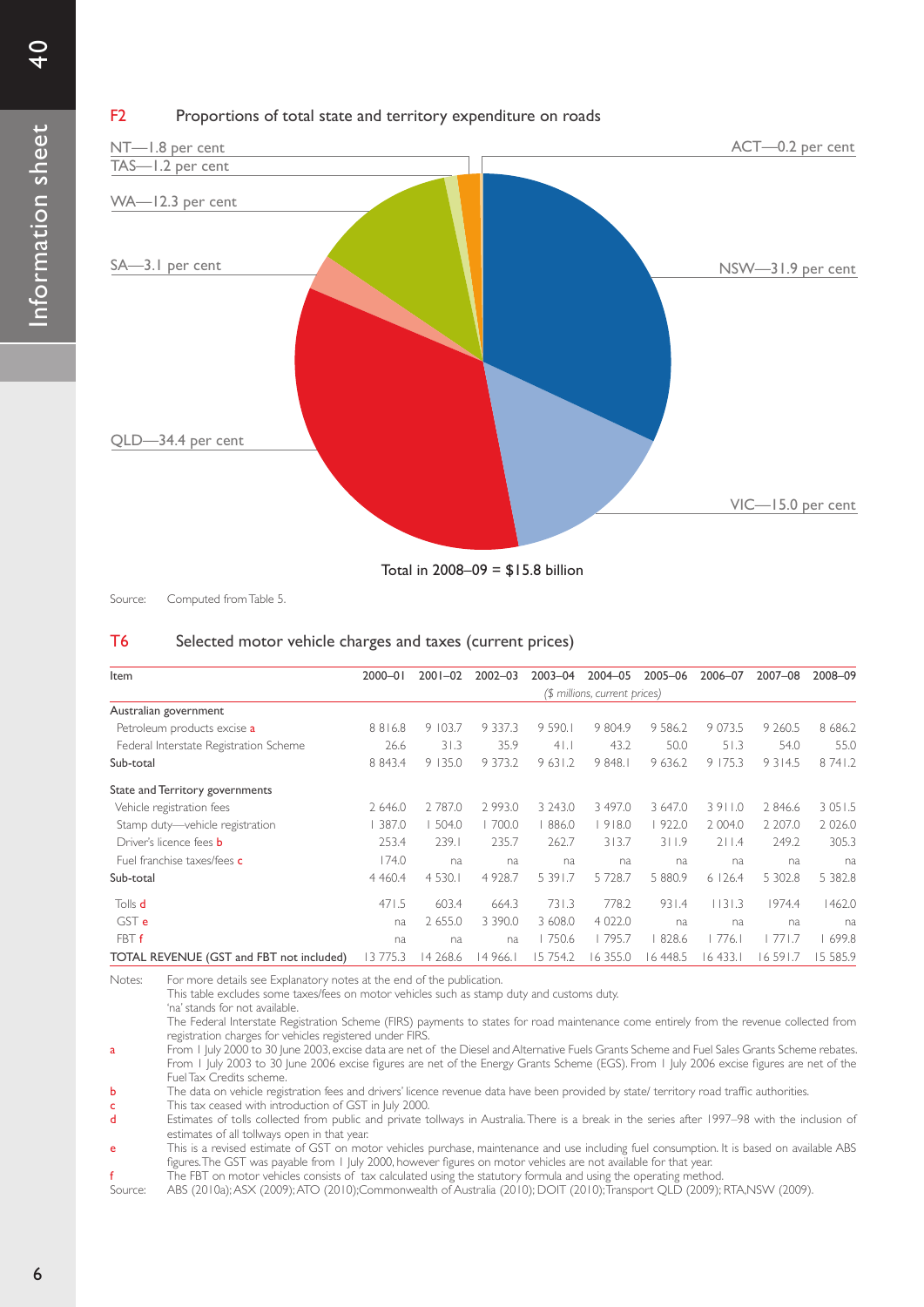# Explanatory notes

Ownership and control of the road system lies with state, territory and local governments. However, road expenditure in Australia is financed by Federal, as well as state, territory and local governments, and includes contributions and transfers from the private sector. Contributions and transfers are of roads constructed by the private sector and transferred mainly to local government ownership. An example of this is roads in housing developments.

Table 1 based on ABS (2010b), summarises the expenditure on roads by each level of government net of transfers of funds from higher levels of government. Total expenditure, including transfers from the private sector, is an estimate of the total expenditure on roads.

Table 1 indicates the financial effort made by each level of government in Australia to provide road infrastructure. The table provides estimates of the expenditure on road construction and maintenance only. However, this inevitably includes some expenditure on administration, regulation and subsidies. The estimates in this information sheet use data from the Government Financial Statistics (GFS) database of the Australian Bureau of Statistics (ABS). These data are collected from the state, territory and local government agencies which provide road construction and maintenance services for the Australian community.

## *Table 2*

Road-related expenditure in constant prices are derived from Table 1 using the BITRE Road Construction and Maintenance price index (Table 3).

## *Table 3*

BITRE road construction and maintenance input price index is based on changes in eight inputs to road construction and maintenance. The update of the index takes into account the changes over time in the cost of:

- fuel (diesel) where data is obtained from the Australian Petroleum Institute;
- salaried and other labour which is approximated by Average Weekly Earnings (AWE) in all industries by adult males in full time employment reported by ABS;
- bitumen—from the ABS producer price index (PPI) for asphalt supplied and placed;
- concrete—approximated by the ABS producer price index (PPI) for concrete;
- • quarry products (gravel and sands)—from the ABS producer price index for sands;
- plant hire or lease—from ABS Producer Price Index for Plant Hire or Leasing (ANZSIC 774);
- other materials—from the ABS All Groups Producer Price Index.

The weights used in the index are from BTCE (1997).

A recent review of literature (see table below) compared the weights of inputs in the RCMPI with weights of these inputs reported.

|                                    | Weights used in RCMPI compared to weights of inputs from a literature review |              |                                      |                      |
|------------------------------------|------------------------------------------------------------------------------|--------------|--------------------------------------|----------------------|
| Input                              | <b>Weights in RCMPI</b>                                                      |              | Weight in other literature<br>Source |                      |
|                                    |                                                                              | ABS (2004)   | IBEF (2009)                          | <b>Kersey (2007)</b> |
| Fuel                               | 6.8                                                                          | 3.7          | ne                                   | ne                   |
| Plant hire or lease                | 19.6                                                                         | Ь.           | 22.0                                 | ne                   |
| Salaried and other labour          | 25.8                                                                         | 21.0         | ne                                   | 20 to 30             |
| Bitumen/asphalt                    | 12.0                                                                         |              | ne                                   | ne                   |
| Concrete                           | 9.7                                                                          | 36.8         | ne                                   | ne                   |
| Quarry products (gravel and sands) | $15.3 -$                                                                     |              | ne                                   | ne                   |
| Other materials                    | 10.8                                                                         | $\mathsf{H}$ | ne                                   | ne                   |
| Contractors/sub-contractors        |                                                                              | 26.3         | ne                                   | ne                   |
| Total                              | 100.0                                                                        | 100.0        | ne                                   | ne                   |

Note: In ABS (2004) the category 'contractor/sub-contractor' is a composite element which includes labour, plant hire or lease, and the other inputs.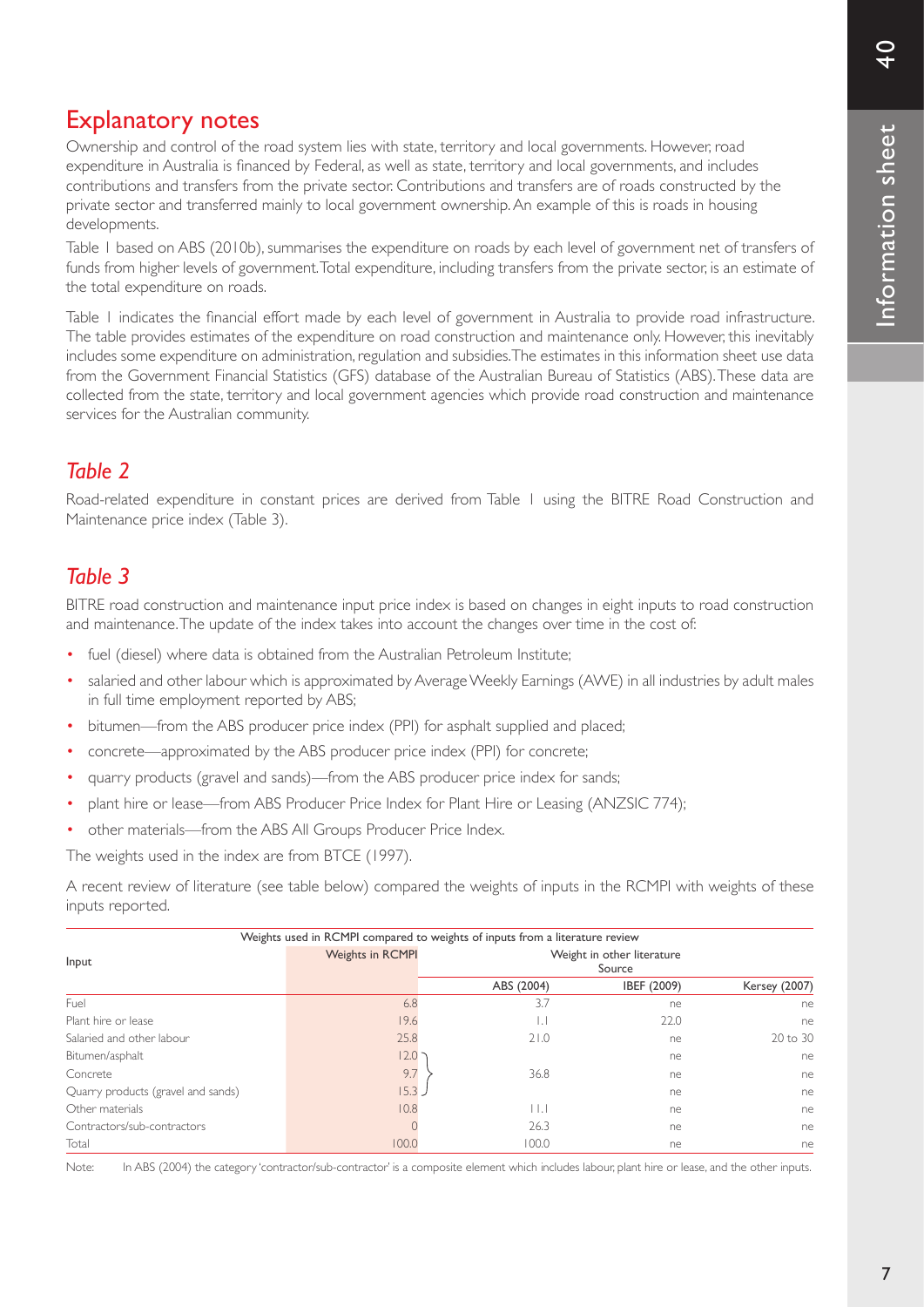# *Table 4*

The table provides details by road program funded by the Australian Government. Over the recent past the programs have included the following

National Highways—Up to 2003–04 the National Highway system was Australia's federally funded highway system, connecting all the state capitals (including Hobart). From June 2005 to 2007–08 the National Highway system was replaced by the Auslink funding program which in turn has been replaced by 'Improving the National Network' program.

Roads of National Importance (RONIs)— are roads outside the National Highway system which were funded from 1996–97 by the Commonwealth jointly with the States and Territories usually on a 50:50 basis. The criteria for considering nomination of a road as a Road of National Importance include its contribution towards trade, international competitiveness and integration of transport and land use, and whether it will generate large net social benefits. Roads of National Impor tance are determined on a case by case basis and are not a defined network of roads.All proposals are subject to benefit-cost analysis (Webb, 2004).

Research—A land transport research entity is an eligible funding recipient whose functions include carrying out, arranging or assisting planning, research, investigations, studies or analysis of matters related to land transport operations

National Network—The National Land Transport Network is a single integrated network of land transport linkages of strategic national importance, which is funded by Federal, State and Territory Governments. The National Network is based on national and inter-regional transport corridors including connections through urban areas, links to ports and airports, rail, road and intermodal connections that together are of critical importance to national and regional economic growth development and connectivity.

Off-Network/Strategic Regional (Roads)—The Australian Government's Nation Building Program also provides funds to State, Territory and local governments for road, rail and intermodal projects not situated on the National Network.

Black Spots—program started in December 1989 in order to implement a package of uniform road safety measures across all States and Territories. The criterion for providing funds is that a site has 'contributed to serious motor vehicle crashes involving death or personal injury'.

Roads to Recovery—program has operated since the Roads to Recovery Act became law on 21 December 2000. The program funds local roads regional roads. The Commonwealth pays Roads to Recovery grants directly to local governments.

State Financial Assistance Grants Identified for Roads—From 2000–01 State Financial Assistance Grants Identified for Roads have been subsumed in GST payments.

Local Government Financial Assistance Grants Identified for Roads—The Australian Government provides financial assistance to councils with the grants paid through the States and have two components: general purpose grants and identified local road grants.This item only includes roads grants.

Heavy vehicle safety— program is used by the Australian Government to deliver improved safety and productivity outcomes for the heavy vehicle industry and other road users through the provision of \$70 million towards heavy vehicle safety and productivity projects over four years from 2008–09 to 2011–12.

Building Australia Fund—Road and other projects—The Nation-building Funds Act 2008 was enacted on 18 December 2008. It established the Building Australia Fund to fund critical infrastructure in the transport, communications, water and energy sectors of the economy. In Table 4 this items relates to road projects only.

Urban Congestion & Planning—was a once-off payment in 2007–08 to fund major studies tackling urban congestion and enhance urban planning in New South Wales (\$25m), Victoria (\$21m), Queensland (\$23m), South Australia (\$3m) and Western Australia (\$3m).

Federation Fund—projects were funded from the Commonwealth Government's Centenary of Federation Fund.

Federal interstate registration scheme (FIRS)—FIRS commenced in 1987 as an alternative to state based registration for heavy vehicles weighing more than 4.5 tonnes and engaged solely in interstate operations. FIRS was designed to provide uniform charges and operating conditions for heavy vehicles engaged solely in interstate operations. State and Territory road transport authorities administer FIRS on behalf of the Australian Government. Operators wishing to register vehicles under FIRS apply to do so at the registration authority in their jurisdiction of residence.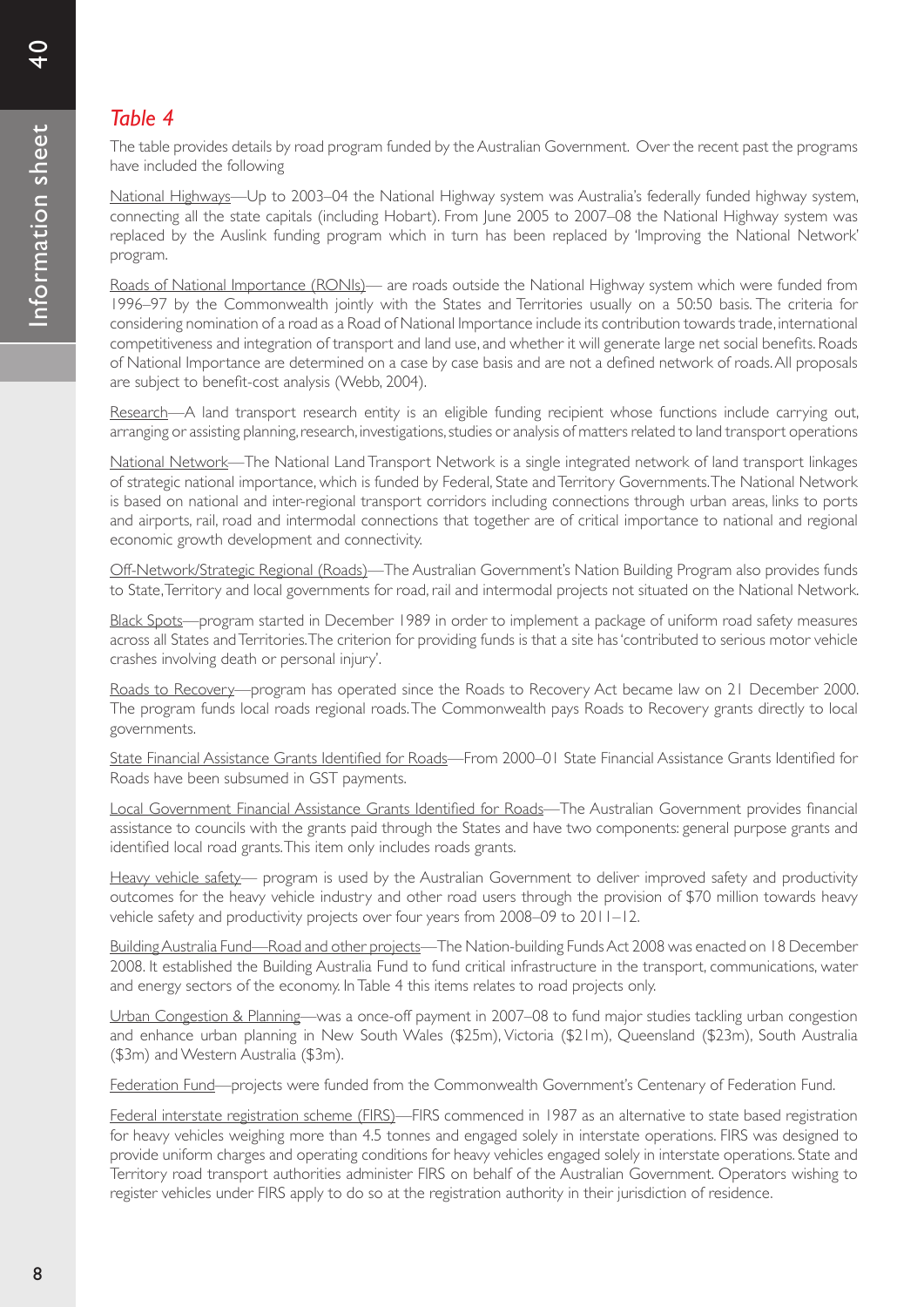## *Table 5*

This table shows the road-related expenditure on roads in split by state and territory and is in each case the total amount spent in the state or territory on roads. This consists of expenditure of funds from four sources: Australian Government, state governments, local governments and private sector sources.

# *Table 6*

The table shows that the revenue collected by the Australian, state and territory governments from a selection of motor vehicle taxes and charges.

Petroleum products excise—on petroleum products used in road vehicles. The statistics are reported in Australian Taxation Office's publication onTaxation statistics.

Vehicle registration Driver licence fees—data on these items is provided by the road and traffic authorities of the respective states/ territories.

Stamp duty on vehicle registration—Data on these items is ABS (2010a).

Toll road revenue—collected from users of toll roads during the period under review.

Goods and Services Tax (GST)—GST paid on motor vehicle purchases, maintenance and use, including fuel consumption.

Fringe Benefits Tax—revenue from the fringe benefits on motor vehicles. Fringe benefits are benefits provided in respect of employment. They are provided in addition to or in place of a part of salary or wages. These benefits are varied and can include the purchase for private use of a motor vehicle. A car fringe benefit most commonly arises where the employer makes a car owned or leased by a company available for the private use of an employee. A fringe benefits tax (FBT) is the tax paid by employers on fringe benefits.The rate of FBT for 2006–07 was 48.5 per cent. Employees do not pay income tax on fringe benefits.

Employers pay tax on the total value of the benefit less employee contributions. For example, if an employer makes a contribution, this reduces the taxable value of a benefit because employee contributions are considered as assessable income of the employer. The contribution to the employer could be to cover part or all the fuel used in the car over the FBT year—the 12 months beginning 1 April and ending 31 March. This reduced amount is the 'taxable value' of a fringe benefit or the 'fringe benefits taxable amount'.

The ATO only publishes taxation revenue from the FBT by broad industry category and the taxable value of benefits on motor vehicles. It does not publish an estimate of FBT paid on motor vehicles. However, it is possible to estimate the FBT tax payable on cars by assuming that the FBT rebate given to a 'non-profit organisation' is the same for all benefits.The percentage of rebate on non-profit organisations was 2.8 per cent of the FBT payable in 2006–07.The FBT for cars can be estimated using the following formula.

 $D = (A * G * F/100) - (B * E/100)$ 

Where:

- A is the total taxable value of benefit
- B is the FBT payable by non-profit organisations
- D is the final FBT estimate
- E is the percentage of rebate paid to non-profit organisations of the total FBT paid by all industries (ATO FBT in Taxation Statistics by year www.ato.gov.au)
- F is the FBT rate applicable in a given year (48.5 per cent in 2006–07) and
- G is the gross up rate applicable which is used to adjust the benefit for GST payable. It varies with the level of GST and FBT.There are two rates type 1 and type 2.Type 1 benefits are benefits for which the employer is entitled to an input tax credit for GST paid on goods or services acquired to obtain a fringe benefit. In 2007 the type 1 gross up rate was 2.1292. Type 2 benefits are benefits for which the employer is not entitled to an input tax credit because they are not subject to the GST. In 2007, the type 2 gross up rate was 1.9416. The type 1 gross up rate is used for G in the formula because it is not possible to estimate the proportions of type 1 and type 2 amounts so it is assumed that type 2 are quite small. The result for 2006–07 using this method is \$1.8 billion.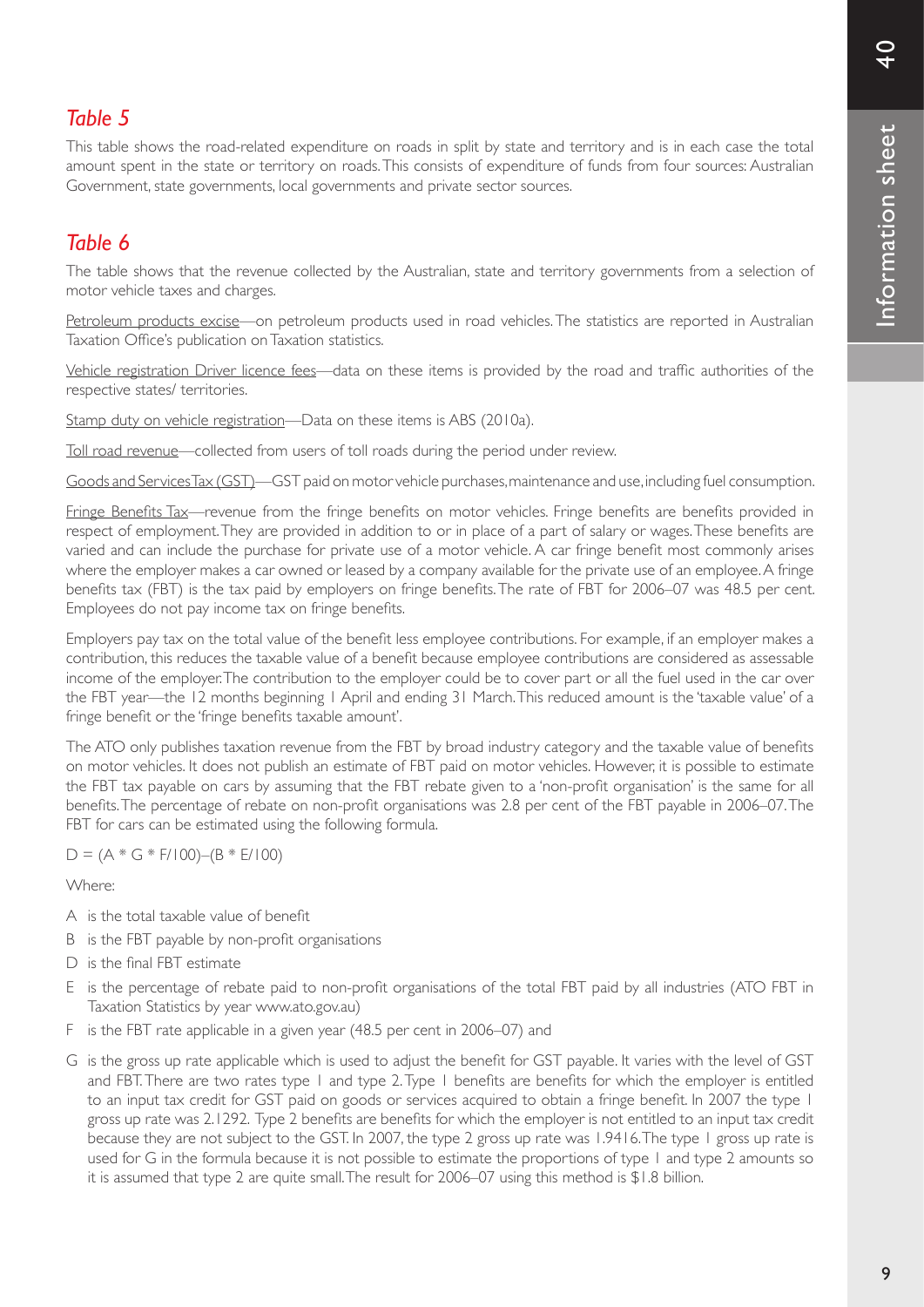# Abbreviations

| ABS            | Australian Bureau of Statistics                                                    |
|----------------|------------------------------------------------------------------------------------|
| ANZSIC         | Australian and New Zealand Standard Industry Classification                        |
| <b>ALTD</b>    | Australian Land Transport Development                                              |
| <b>ASX</b>     | Australian Stock Exchange                                                          |
| <b>ATO</b>     | Australian Taxation Office                                                         |
| <b>ATS</b>     | Australian Transport Statistics                                                    |
| <b>BTCE</b>    | Bureau of Transport and Communications Economics                                   |
| <b>BTE</b>     | <b>Bureau of Transport Economics</b>                                               |
| <b>BTRE</b>    | Bureau of Transport and Regional Economics                                         |
| <b>BITRE</b>   | Bureau of Infrastructure, Transport and Regional Economics                         |
| <b>DITRDLG</b> | Department of Infrastructure, Transport, Regional Development and Local Government |
| <b>DOIT</b>    | Department of Infrastructure and Transport                                         |
| <b>DOTARS</b>  | Department of Transport and Regional Services                                      |
| FAGs           | Financial Assistance Grants Identified for Roads                                   |
| FBT            | Fringe benefits Tax                                                                |
| GFS            | Government Finance Statistics                                                      |
| <b>GST</b>     | Goods and Services Tax                                                             |
| <b>RONIs</b>   | Roads of National Importance                                                       |
| <b>RTA</b>     | Roads and Traffic Authority                                                        |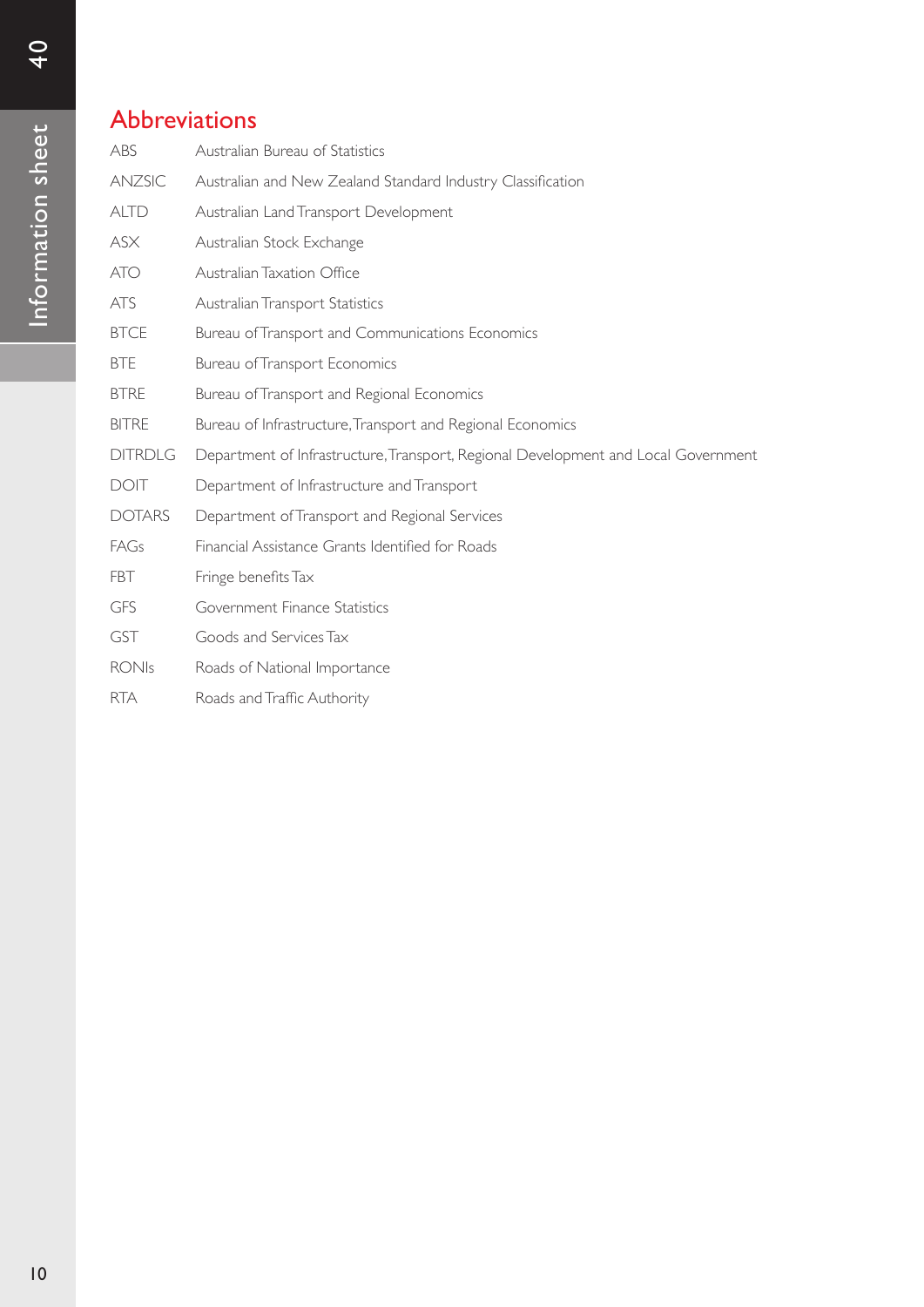# **References**

ABS 2004, Private sector construction industry, Australia 2002–03, ABS Catalogue No. 8772.0.

ABS 2010a, *Taxation Revenue, Australia, 2008–09*, ABS Catalogue no. 5506.0,<http://www.abs.gov.au/AUSSTATS> (April 2010).

ABS 2010b, *Government Finance Statistics*, (unpublished figures).

ABS 2010c, *Producer Price Indexes Australia June 2009*, ABS catalogue number 6427.0,<http://abs.gov.au/Ausstats>.

ABS 2010d, *Average Weekly Earnings, States and Australia*, ABS catalogue number 6302.0, <http://www.abs.gov.au/ AUSSTATS> (May 2010).

ABS 2010e, Australian National Accounts: Input-Output Tables-Electronic Publication, ABS catalogue no. 5209.0, <http://www.abs.gov.au/AUSSTATS> (June 2009).

ASX 2009, *Company Information*, various,

<http://www.asx.com.au/asx/research/CompanyInfoSearch.jsp> (May 2009).

ATO 2010, *Taxation Statistics, various years*, <http://www.ato.gov.au/corporate>(April 2010).

Australian Petroleum Institute 2010, Average Weekly Retail Prices for Diesel Fuel, Metropolitan region, viewed July 2010 at <http://www.aip.com.au/pricing/retail/diesel/index.htm>.

Bureau of Transport and Communications Economics 1997, BTCE road construction and maintenance price index. Information paper 41, Australian Government Publishing Service, Canberra.

Bureau of Transport, Infrastructure and Regional Economics [BITRE] 2009a, Public road-related expenditure and revenue in Australia 2008 update, Information Sheet 37, BITRE, Canberra, ACT.

Bureau of Transport, Infrastructure and Regional Economics [BITRE] 2009b, Public road-related expenditure and revenue in Australia 2008 update, Information Sheet 29, BITRE, Canberra, ACT (November 2009).

Bureau of Transport, Infrastructure and Regional Economics [BITRE] 2008, Public road-related expenditure and revenue in Australia 2007 update, Information Sheet 27, BITRE, Canberra, ACT (February 2009).

Commonwealth of Australia 2008–09 viewed at<http://www.budget.gov.au/2008–09/content/bp1/html/index.htm 7>.

Department of Infrastructure and Transport, DOIT, Australian Government road expenditure, by program, October 2010, unpublished.

India Brand Equity Foundation 2009, Construction equipment, September 2009, <www.ibef.org>.

Kersey P 2007, Overall cost of construction, Mackinac Centre for Public Policy, Midland, Michigan.

Webb R 2004, Commonwealth Road Funding since 1990, Research Paper no. 7, Parliament of Australia, Parliamentary Library (Updated 1 March 2004).